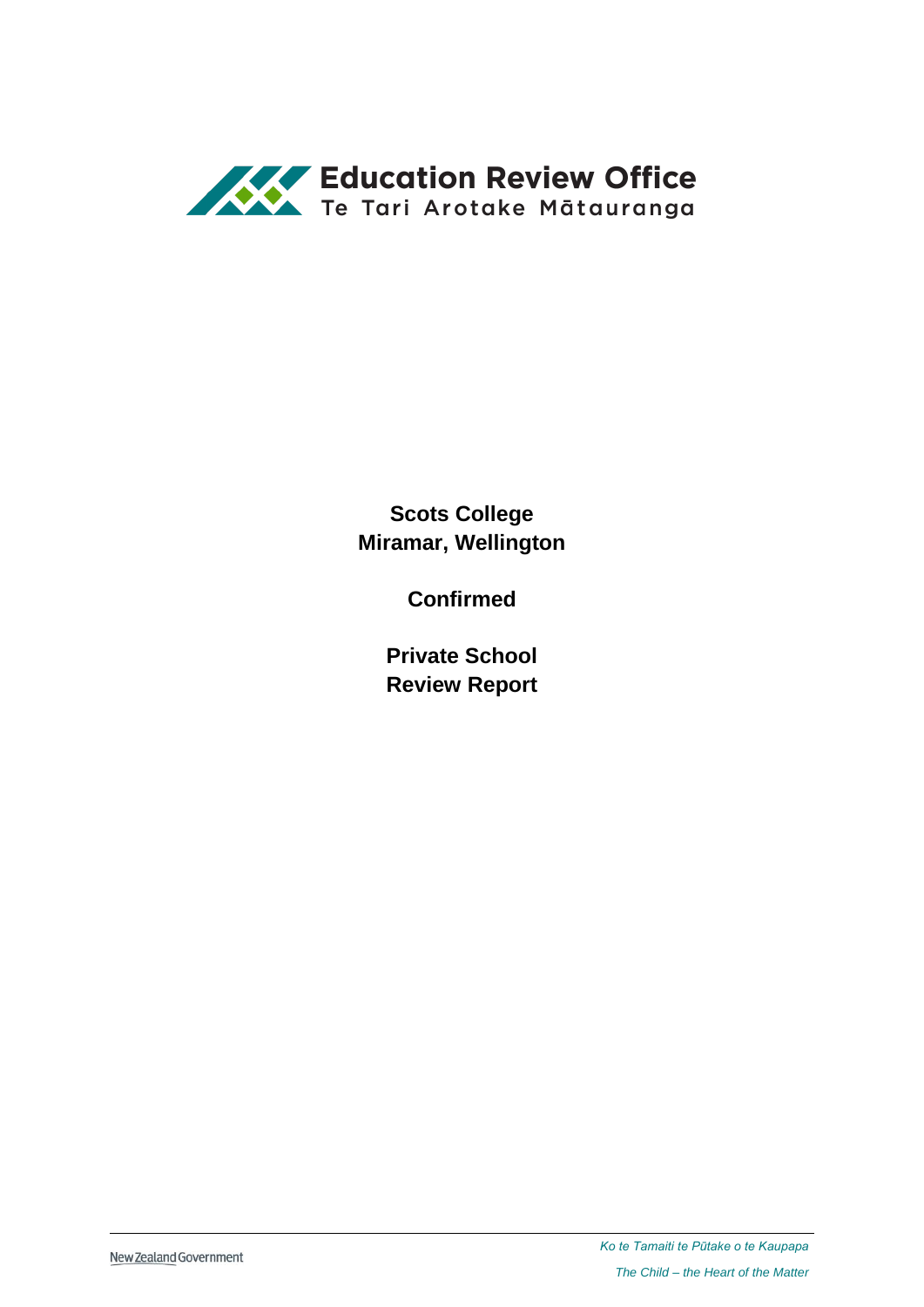# **Private School Review Report: Scots College**

## **1 Background**

The Chief Review Officer has a statutory duty to report on the performance of private schools throughout New Zealand.

ERO reviews of private schools are significantly different in process and more limited in scope and reporting than those for state and state-integrated schools, focusing as they do on the *Criteria for Registration* set out in section 35C of the Education Act.

Section 35I of the Education Act 1989 requires the Education Review Office (ERO) to review private schools and to report to the Ministry of Education on whether each school continues to meet the criteria for registration. The schools are privately owned and the legislative requirements are significantly different to those for state and state-integrated schools. Private schools are not required to follow the National Education Goals or National Administration Guidelines.

What does apply in place of the legislation imposed upon state schools by the Education Act is the contract between the persons paying for the tuition of the child at the school – the parents – and the school authority. Those are matters between the parent and the school's governing body. More information about ERO reviews of private schools can be found on ERO's website [www.ero.govt.nz/Reviews-Process.](http://www.ero.govt.nz/Reviews-Process)

The criteria for registration are that the school —

- a) has premises that are suitable, as described in section 35D; and
- b) usually provides tuition for 9 or more students who are of or over the age of 5 years but are under the age of 16 years; and
- c) has staffing that is suitable to the age range and level of its students, the curriculum taught at the school, and the size of the school; and
- d) has equipment that is suitable for the curriculum being delivered or to be delivered at the school; and
- e) has a curriculum for teaching, learning, and assessment and makes details of the curriculum and its programme for delivery available for parents; and
- f) has suitable tuition standards, as described in section 35F; and
- g) has managers who are fit and proper persons (as described in section 35G) to be managers of a private school.

Scots College is a fully registered private school catering for a current roll of 871 boys from Year 1 to 13. Presbyterian values and beliefs underpin the vision. The college seeks for each young man to achieve his academic, spiritual, physical, cultural and social potential for the greater good and the service to others.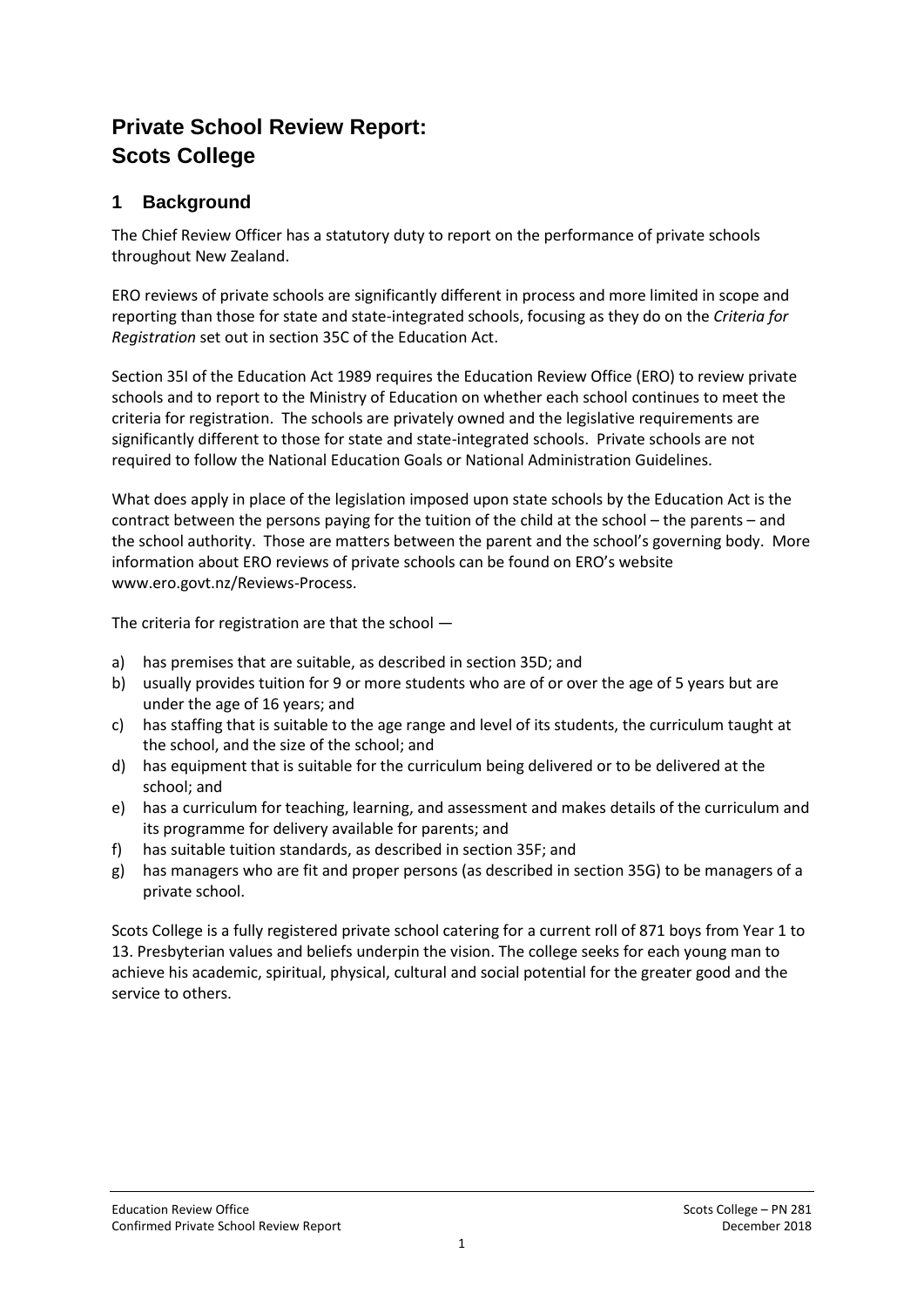Since the July 2014 ERO report, the college has been restructured. A preparatory school caters for students in Years 1 to 6, with a middle school for students in Years 7 to 10 and a senior school for students in Years 11 to 13.

The Board of Governors and Headmaster provide clear direction through their strategic statement to guide ongoing college development. Significant consultation, research and review has informed the implementation of their strategic goal aligned to future focused learning. Expected outcomes seek to foster transferable skills and approaches to learning that further promote learner success and build their preparedness for a changing world.

### **Criteria for Registration**

#### **Suitable Premises and Equipment**

Premises and equipment suitably support delivery of the curriculum and the number and age of students. The board of governors and college leaders strategically manage property and resourcing decisions to cater for current students and continued growth in roll numbers, boarders and international students.

Resourcing promotes appropriate breadth of the curriculum. Students learn in well-equipped classrooms with suitable access to facilities for science, the arts and technology. Equipment supports them to participate in a wide range of sporting, recreational and creative pursuits. Outdoor areas and grounds are well maintained. Access to digital devices and on-line learning, within and beyond school, supports students to self-manage their learning and achievement.

#### **Suitable staffing and tuition**

The college is suitably staffed and provides suitable tuition. All teachers are registered and qualified, including trained in the provision of the *International Baccalaureate*. Staff appointments reflect the curriculum priorities of the college.

Students are provided appropriate tuition matched to their age. Advice in relation to careers and pathways supports their aspirations. Staff express high expectations for student learning, achievement and success. Classrooms are calm and orderly. Teaching strategies encourage purposeful engagement in learning. Curriculum guidelines foster a shared understanding of expected practice between teachers.

Professional learning and development for teachers and leaders is aligned to the college priorities. Internal and external expertise is accessed to facilitate development of agreed practice. Coaching and performance management guide the development of professional practice. Clear alignment between college strategic priorities and department and teacher appraisal goals demonstrate a coherent approach in managing ongoing improvement.

The school's managers have attested that they comply with the provisions of section 35G in respect to their being fit and proper persons to manage the school.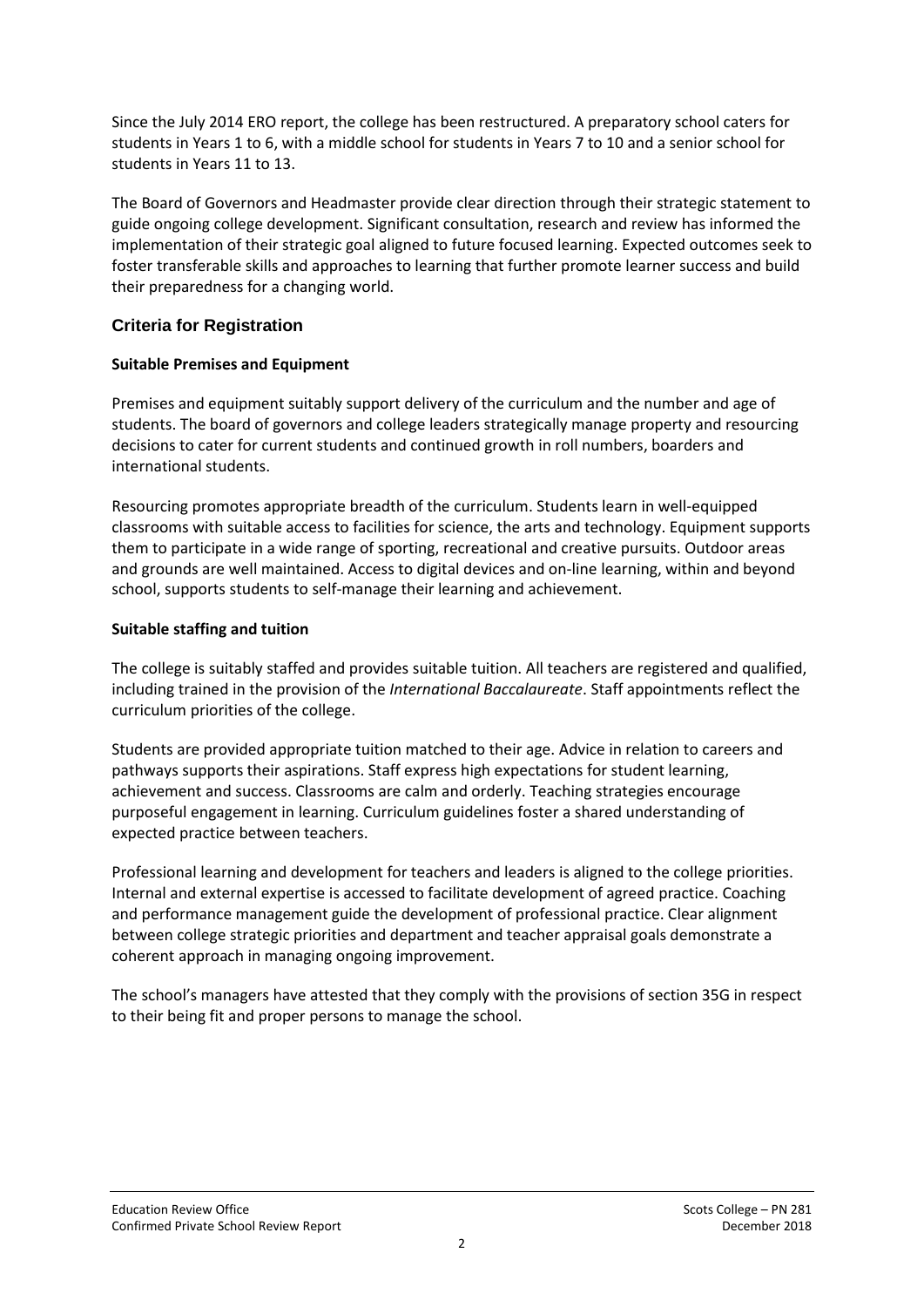#### **Suitable Curriculum**

The college curriculum is suitable for all year groups. It incorporates *The New Zealand Curriculum* and the *International Baccalaureate* programmes. Students are provided with a wide range of subjects, courses and options.

The preparatory, middle and senior schools have comprehensive curriculum statements that cover or link to teaching programmes, learning and assessment practices. Clear expectations are provided to students and parents in relation to the curriculum and achievement. Department and teacher planning are appropriate. Students undertake a project for exhibition at the end of Year 6, and a community project at the end of Year 10, demonstrating the breath of their learning. At senior level they make a choice to study for either qualifications through National Certificates of Educational Achievement or *International Baccalaureate* diploma. Nearly all students gain University Entrance.

Suitable systems and processes support the college to meet the pastoral needs of students. There are expectations for the positive inclusion of students and processes for restorative practice. Students' transition in, through and out of the college are supported. The school is committed to further strengthening pastoral care as they prepare for a longer term co-educational strategy.

Leaders, teachers and governors develop reciprocal partnerships with the local and wider community, other educational institutions and organisations.

## **2 Other Obligations**

There are good systems in place for the school's managing body to be assured that its statutory obligations are met.

## **3 Other Matters**

### **Provision for international students**

The school is a signatory to the *Code of Practice for the Pastoral Care of International Students* (the Code) established under section 238F of the Education Act 1989. The school has attested that it complies with all aspects of the Code.

At the time of this review there were 58 international students attending the school and six exchange students.

ERO's investigations confirmed that the school's self-review process for international students is thorough and contributes to further developments. Policies and practice suitably guide provision for international students. Individuals and parents receive relevant information prior to enrolment. Orientation is well planned and implemented. Access to relevant curriculum experiences are provided, and include extensive participation in co-curricular activities and experiences outside the college. Individual student plans are developed to match their needs and aspirations for study. Processes for monitoring and responding to student wellbeing, academic progress and achievement are appropriate.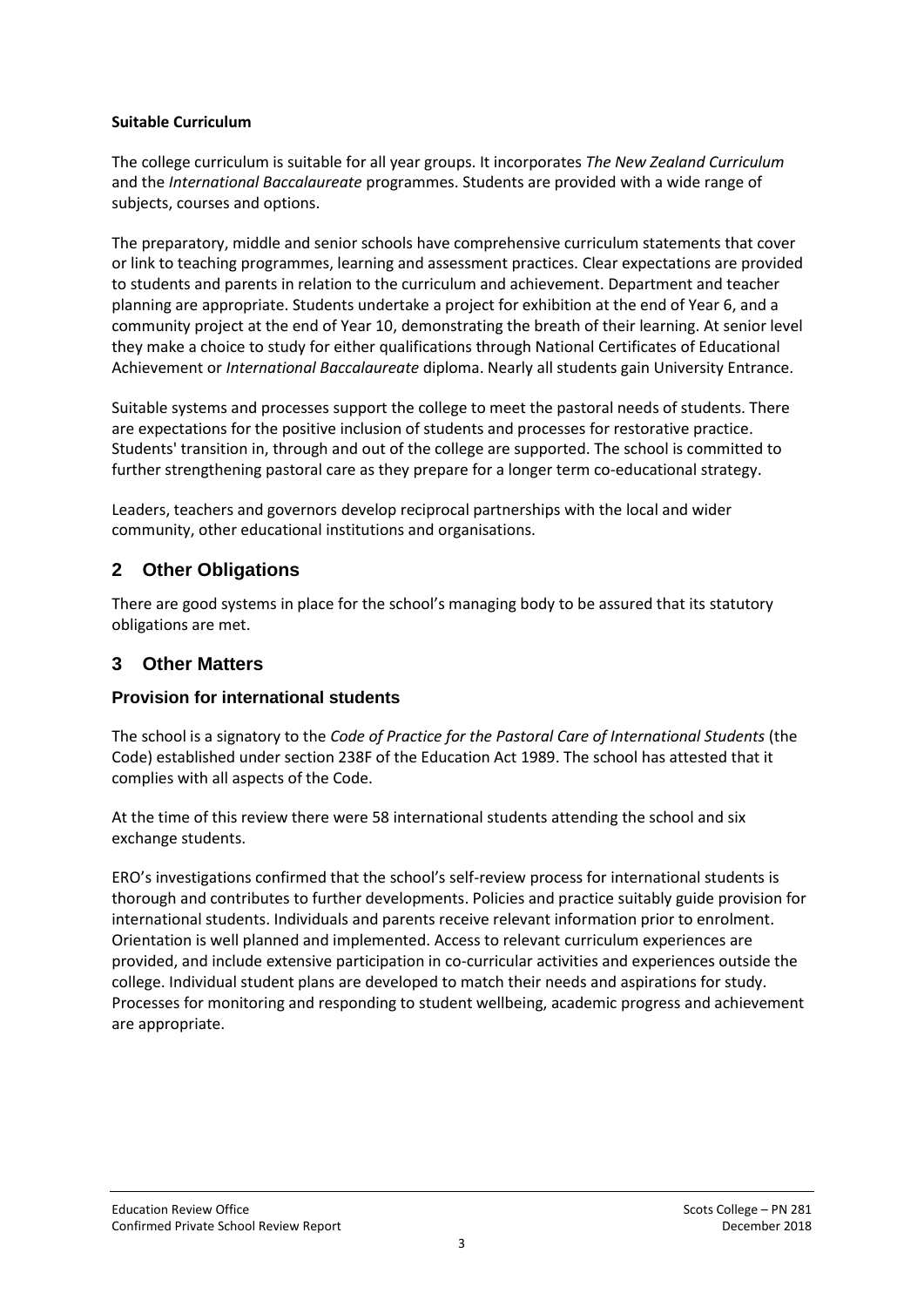## **Provision for students in the school hostel**

The school hostel, Gibb House, currently accommodates 110 students, 13% of the school roll. It is owned by Scots College. The hostel owner has attested that all the requirements of the Hostel Regulations are met. The majority of students board for seven days. Policies and procedures clearly detail guidance and expectations to support operational management, health and safety practices.

Boarding facilities are of a high standard. The college has an appropriate range of personnel and services to promote and respond to the pastoral and wellbeing of students. Orientation suitably supports them as they enter the boarding facility. Boarders live and learn in positive environment supported by the shared values of the college. Hostel staff know students well fostering positive relationships and interactions. Routines and expectations are well defined and regularly revisited. Students' nutritional and individual dietary needs are appropriately planned for and met. They engage in a wide range of planned recreational activities. Their academic progress and achievement is well supported. Self-review practices, including Information gathered from students and parents, informs change.

## **4 Conclusion**

On the basis of the information obtained during the review, ERO considers that Scots College meets the criteria for registration as a private school set out in the Education Act 1989.

Man Wynyard

Alan Wynyard Director Review and Improvement Services Southern Region

10 December 2018